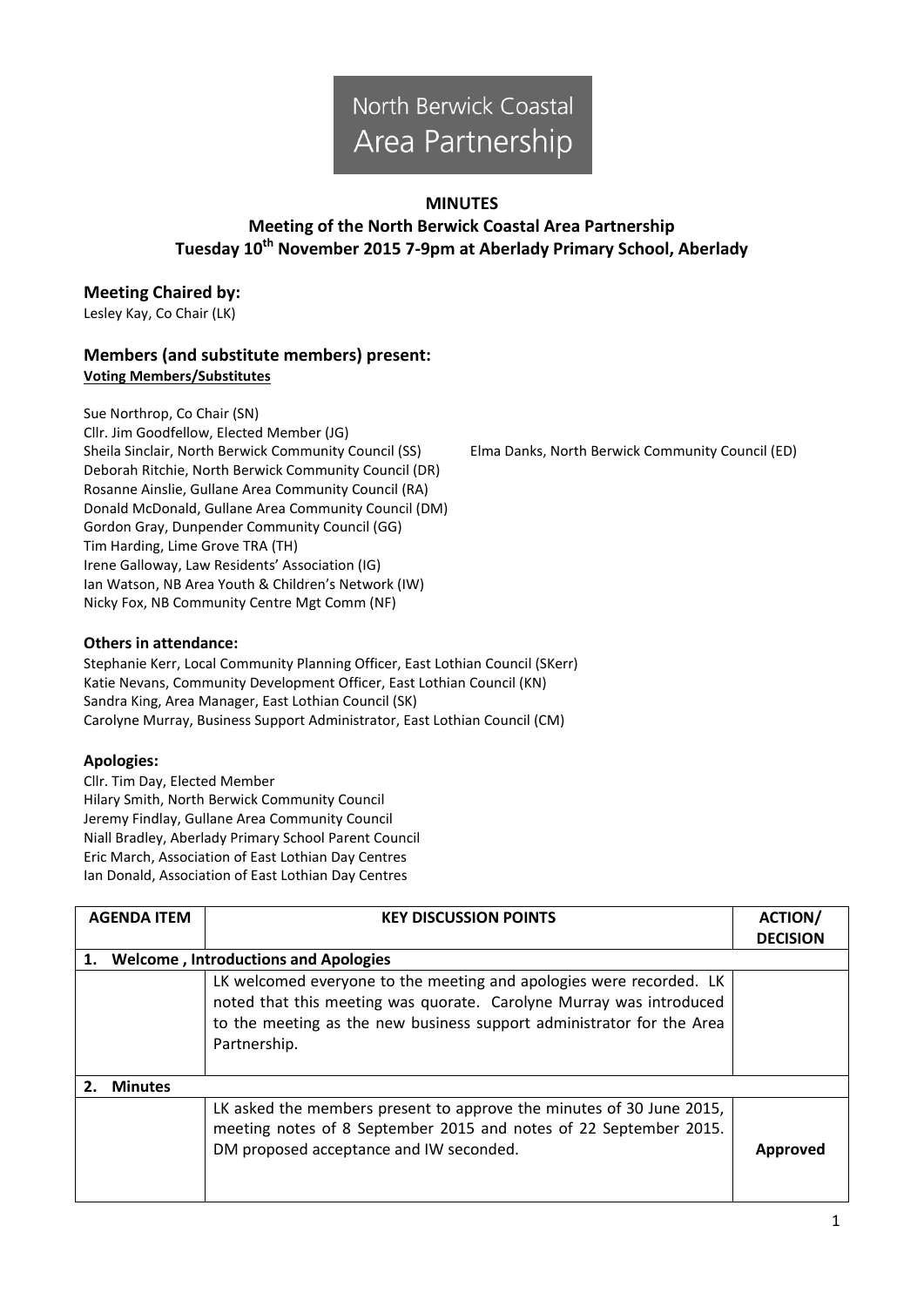| <b>AGENDA ITEM</b>                                               | <b>KEY DISCUSSION POINTS</b>                                                                                                                                                                                                                                                                                                                                                                                                                                                                     | <b>ACTION/</b><br><b>DECISION</b> |  |  |
|------------------------------------------------------------------|--------------------------------------------------------------------------------------------------------------------------------------------------------------------------------------------------------------------------------------------------------------------------------------------------------------------------------------------------------------------------------------------------------------------------------------------------------------------------------------------------|-----------------------------------|--|--|
| 3. Matters Arising                                               |                                                                                                                                                                                                                                                                                                                                                                                                                                                                                                  |                                   |  |  |
|                                                                  | RA asked how the quorum was reached. SKerr explained that current<br>standing orders state the quorum is 50%+1 with 1 vote attributed to each<br>member.                                                                                                                                                                                                                                                                                                                                         |                                   |  |  |
|                                                                  | JG suggested that the quorum should be discussed by the area<br>partnership before the next annual meeting and changes to the standing<br>orders put forward for approval then.                                                                                                                                                                                                                                                                                                                  | LK/SN/SK/<br><b>SKerr</b>         |  |  |
| 4. Area Manager's Report                                         |                                                                                                                                                                                                                                                                                                                                                                                                                                                                                                  |                                   |  |  |
| <b>Budget</b><br><b>Priorities</b><br><b>Update</b><br>(Area Mgr | SK presented her report and reviewed progress of the agreed budget<br>Discussion ensued<br>and the following items<br>priorities.<br>had<br>actions/decisions agreed as noted:                                                                                                                                                                                                                                                                                                                   |                                   |  |  |
| report attached<br>to minutes)                                   | Minibus Drivers - SK has requested details from the interested drivers to<br>confirm with Transportation. However clarity is needed from the Area<br>Partnership as to where the administration of the drivers should sit and<br>how to ensure a commitment from the individuals due to the cost of per<br>person. SK will contact existing groups to seek advice regarding their<br>procedures re new drivers. It was agreed that an agreement for the<br>drivers to sign would be a good idea. | <b>SK</b>                         |  |  |
|                                                                  | JG reminded the meeting that the North Berwick Area Community<br>Minibus parked at the High School is for the area not just the High<br>School. It can be booked through the school office.                                                                                                                                                                                                                                                                                                      |                                   |  |  |
|                                                                  | Outdoor Shower on east/west beach - will not go ahead as costs are<br>formidable, Portobello recently installed one and it cost £20,000. It was<br>agreed that this priority will remain on the plan with a view of revisiting<br>in the future.                                                                                                                                                                                                                                                 |                                   |  |  |
|                                                                  | Tourist Information Map/Leaflet - SK asked if the Community Council<br>would be interested in getting involved. North Berwick Business<br>Association has already confirmed their involvement. SS confirmed she<br>would be happy to work on this priority.                                                                                                                                                                                                                                      | SK/SS                             |  |  |
|                                                                  | <b>Traffic Calming Measures Gullane</b> $-$ A site visit had recently taken place<br>in Gullane and suggestions had been put forward by Colin Baird of East<br>Lothian Council's transportation department. It was agreed that the<br>measures suggested would be paid for from the Area Partnership funds<br>although final approval is awaited from Gullane Primary School Parent<br>Council.                                                                                                  | <b>SK</b>                         |  |  |
|                                                                  |                                                                                                                                                                                                                                                                                                                                                                                                                                                                                                  |                                   |  |  |
|                                                                  | Traffic Calming Measures across the ward $-$ following discussion of the<br>Gullane traffic calming it was apparent that there are needs within the<br>rest of the ward. SK requested that any specific areas of concern should<br>be sent to her for further discussion with C Baird, she was aware of<br>concerns in Aberlady (C Baird has suggested an additional NAL socket at<br>the entrance to the RSPB centre). GG suggested a socket be installed at                                    | ALL/SK                            |  |  |
|                                                                  | Whitekirk. It was agreed that the installation of additional NAL sockets<br>and the purchase of more speed reactive signs should be actioned.<br>There was discussion around the process for getting speed limit signs                                                                                                                                                                                                                                                                           |                                   |  |  |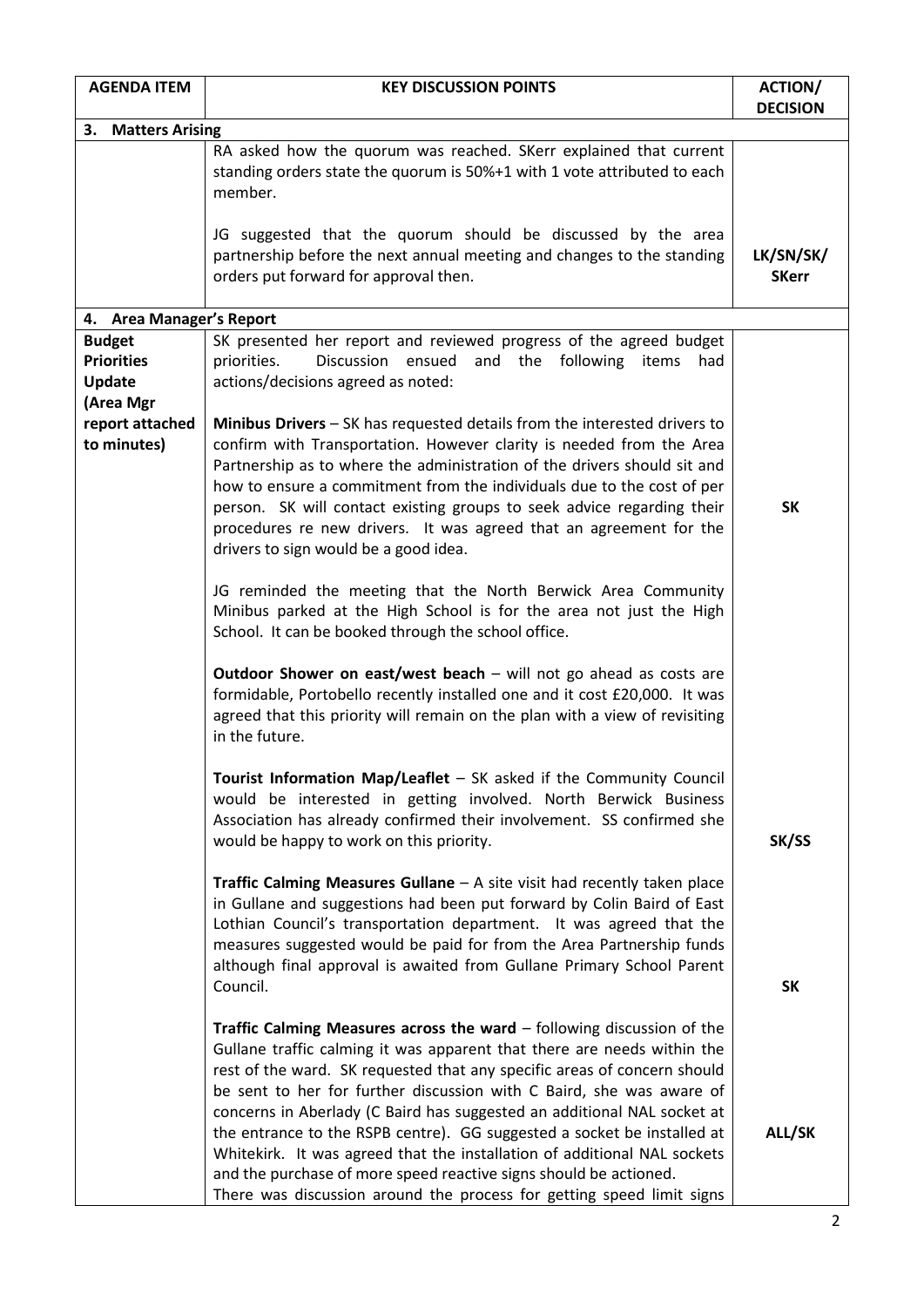| <b>AGENDA ITEM</b>                  | <b>KEY DISCUSSION POINTS</b>                                                                                                                                                                                                                                                                                                                                                                                                                           | <b>ACTION/</b><br><b>DECISION</b> |
|-------------------------------------|--------------------------------------------------------------------------------------------------------------------------------------------------------------------------------------------------------------------------------------------------------------------------------------------------------------------------------------------------------------------------------------------------------------------------------------------------------|-----------------------------------|
|                                     | installed e.g. 40 sign on approach then 30 at Gullane and Aberlady and                                                                                                                                                                                                                                                                                                                                                                                 |                                   |
|                                     | that clarification should be sought from C Baird.                                                                                                                                                                                                                                                                                                                                                                                                      | <b>SK</b>                         |
|                                     | Dirleton Toilets $-$ It was agreed that the current allocation of funds was<br>not sufficient. However it is unclear if the work required can be carried<br>out via the Amenities budget as it consists of man hours and equipment<br>SK to clarify with S Pryde and will contact Dirleton Village<br>only.<br>Association and arrange a meeting including JG to discuss further.<br>Amenities Budget - Discussion ensued following a question from DM | <b>SK</b>                         |
|                                     | seeking clarification of the total noted on SK's report and following the<br>discussion regarding work required for Dirleton Toilets. SK informed the<br>meeting that the Amenities budget was man hours and equipment only<br>and actually reduces each month and that this was the same across all<br>the Area Partnerships. There was unanimous disquiet among the<br>partnership members present regarding this situation, as the partnership      |                                   |
|                                     | had not been notified of any change in allocation. It was agreed that LK<br>would seek clarification.                                                                                                                                                                                                                                                                                                                                                  | <b>LK</b>                         |
| <b>Seagull Proof</b><br><b>Bins</b> | LK reminded the meeting that agreement had not been reached on this<br>item at the last meeting. SS spoke to the meeting with regard to possible<br>locations for the 'big belly' bins and how there would be a manpower<br>saving as the bins report when they need emptied or not.                                                                                                                                                                   |                                   |
|                                     | Following discussion it was agreed however that these weren't a priority<br>at this time as locations had still not been specifically identified by<br>Amenity Services. This will be reviewed again next year though. As a<br>result of this decision it was agreed that the £2,000 from the outdoor<br>shower allocation and the £8,000 for this item would be reallocated to<br>the Dirleton toilets upgrade making a total allocation of £15,000.  |                                   |
|                                     | SK will talk to Amenity Services to renegotiate spend if this is possible<br>within the Amenity Services budget and establish the extent of works<br>required for a satisfactory refurbishment of the Dirleton toilets.                                                                                                                                                                                                                                | <b>SK</b>                         |
|                                     | LK thanked SK for her efforts on the partnership's behalf.                                                                                                                                                                                                                                                                                                                                                                                             |                                   |
| <b>Sub Groups Update</b><br>5.      |                                                                                                                                                                                                                                                                                                                                                                                                                                                        |                                   |
| <b>EL on the Move</b>               | LK attended the action planning workshop on the $2^{nd}$ November 2015 to<br>ensure that EL On The Move was aligned with the work of the<br>partnership priorities. An action plan specific to the North Berwick<br>Coastal area partnership will be pulled together by Peter Brett<br>Consultants and presented to the partnership.                                                                                                                   |                                   |
|                                     | SK advised that £5,000 match funding would be available through this<br>group which when added to the partnership's Paths for All allocation<br>would mean £10,000 in total available. However, at the moment it was<br>unclear how this would work.                                                                                                                                                                                                   |                                   |
|                                     | LK suggested that a sub-group be created to look at the allocation of the<br>money allocated to paths, to ensure it was coordinated with the On the<br>Move consultation and to look at other sustainable transport issues. This                                                                                                                                                                                                                       |                                   |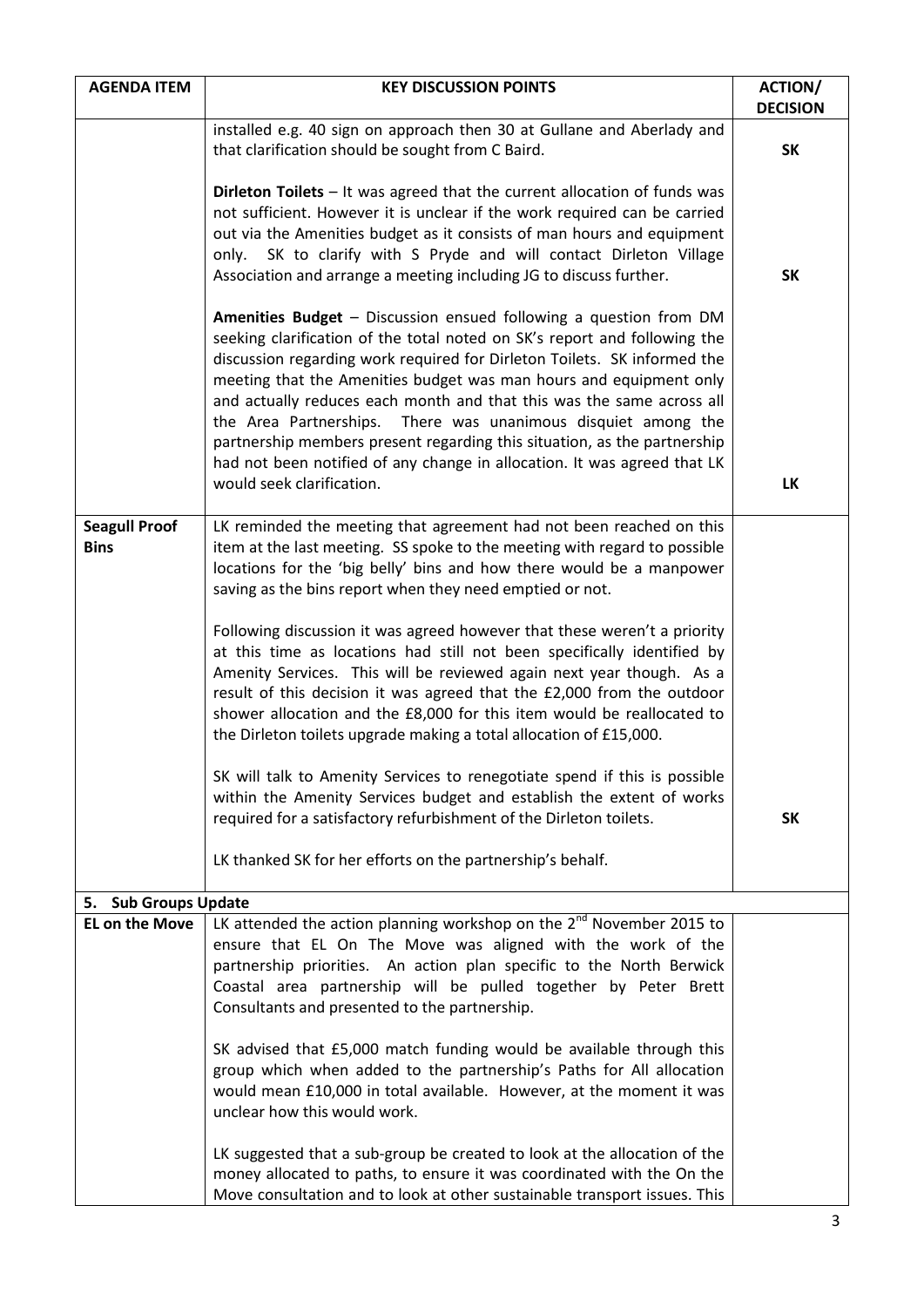| <b>AGENDA ITEM</b>                            | <b>KEY DISCUSSION POINTS</b>                                                                                                                                                                                                                                                                                                                                                                                                       | <b>ACTION/</b><br><b>DECISION</b> |
|-----------------------------------------------|------------------------------------------------------------------------------------------------------------------------------------------------------------------------------------------------------------------------------------------------------------------------------------------------------------------------------------------------------------------------------------------------------------------------------------|-----------------------------------|
|                                               | was agreed. LK stated she was happy to chair the sub group and DM<br>advised he would contact Dirleton Village Association and ask them to<br>contact the partnership re their involvement. GG and TH confirmed they<br>would be part of the sub-group and JG suggested Niall Bradley would be<br>a good addition.                                                                                                                 | <b>DM</b><br>LK                   |
| <b>Older Peoples</b>                          | SN stressed the need to use this group to make recommendations and                                                                                                                                                                                                                                                                                                                                                                 |                                   |
| <b>Working Group</b>                          | provide advice re the 3 wishes priorities.                                                                                                                                                                                                                                                                                                                                                                                         |                                   |
|                                               | SKerr will advise the date of next meeting in January 2016 after<br>discussion with service providers. SN asked if anyone else is interested in<br>coming along to the meeting to let SKerr know.                                                                                                                                                                                                                                  | <b>SKerr</b>                      |
|                                               | SN informed the meeting that this forum will become a working group<br>which she is discussing with I Donald at the moment and it will be the<br>mechanism for working out allocations in the partnership budget with                                                                                                                                                                                                              |                                   |
|                                               | regard to older people.                                                                                                                                                                                                                                                                                                                                                                                                            | SN                                |
| Membership<br>6.                              |                                                                                                                                                                                                                                                                                                                                                                                                                                    |                                   |
| <b>Review Current</b><br>Membership           | LK advised that this item had been on the agenda at the last meeting but<br>discussion had to be postponed as it was not quorate. LK commented<br>that it was important that the right people were included. She asked the<br>meeting to consider if there were other people/groups that should be<br>included.                                                                                                                    | <b>ALL</b>                        |
|                                               | NF stated that she had been speaking to North Berwick High School with<br>regard to mental health issues and they were interested in coming along.<br>SK advised that the North Berwick Area Children & Youth Network and<br>High School Parent Council were members of the partnership and issues<br>such as these should be directed to them initially although there are<br>concerns re non-attendance from the Parent Council. |                                   |
|                                               | SK will contact those member groups with low attendance at area<br>partnership and establish if they still wish to be included.                                                                                                                                                                                                                                                                                                    | <b>SK</b>                         |
|                                               | She advised the meeting that the North Berwick Business Association and<br>Support from the Start had expressed an interest in becoming members.<br>It was agreed that SK should approach these organisation to formally                                                                                                                                                                                                           |                                   |
|                                               | invite them to attend.                                                                                                                                                                                                                                                                                                                                                                                                             | <b>SK</b>                         |
| Youth<br>Representative<br><b>Nominations</b> | LK advised the meeting that there were 2 young people at the Youth<br>Project who were interested in attending the Area Partnership meetings<br>and taking up the current vacancies in the membership. LK will pass their<br>details to SK and SKerr for inclusion.                                                                                                                                                                | <b>LK</b>                         |
| 7. Our Process                                |                                                                                                                                                                                                                                                                                                                                                                                                                                    |                                   |
|                                               | LK opened the discussion by expressing her concerns regarding the Area<br>Partnership process. The partnership has worked very hard to get<br>priorities in place in a short timescale. LK asked the partnership for<br>suggestions to improve the process for next year.<br>It was suggested at the meeting that perhaps the remit was too large and                                                                              | <b>ALL</b>                        |